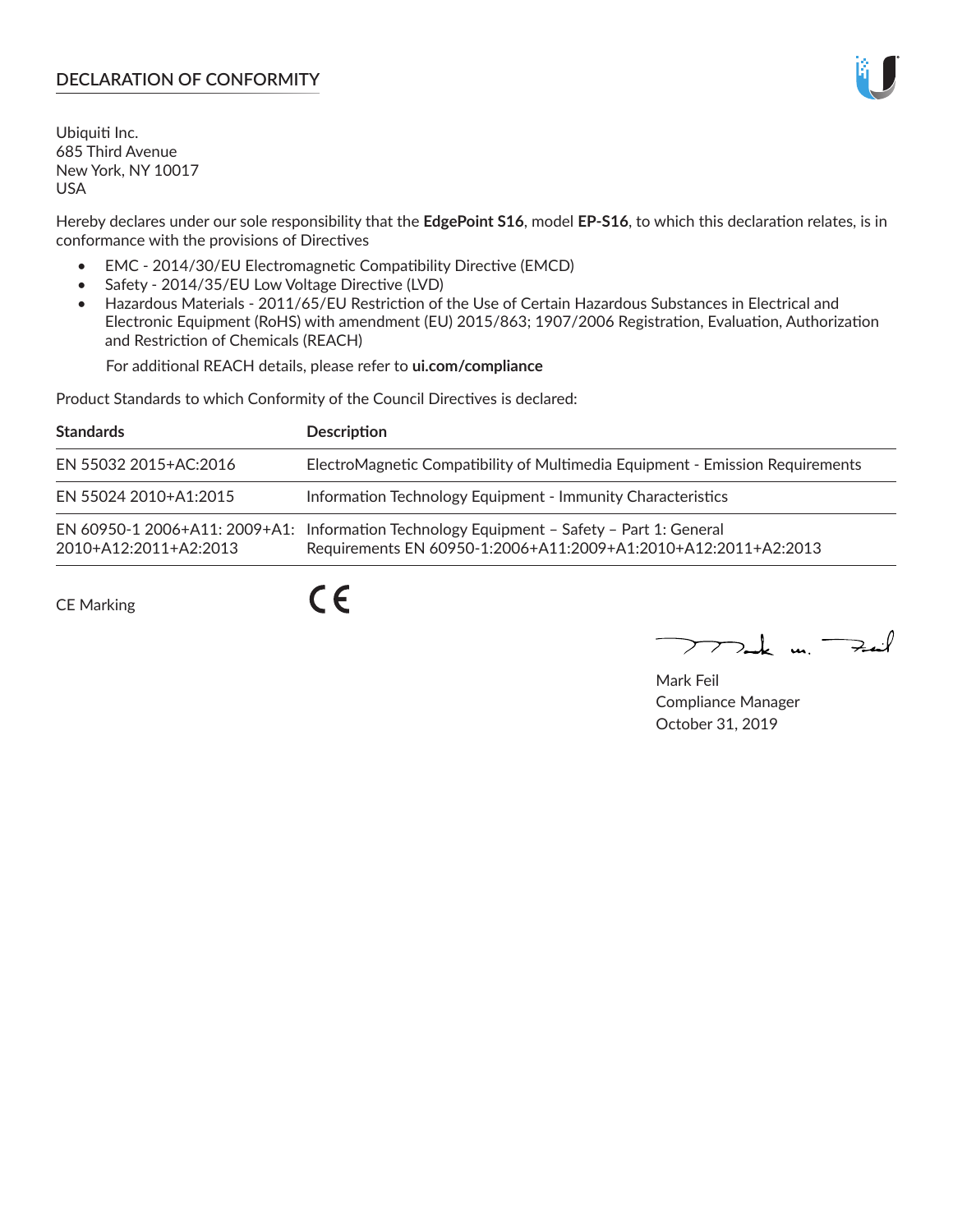# **DECLARATION OF CONFORMITY**



## **български** [Bulgarian]

С настоящото Ubiquiti декларира, че това устройство EP-S16 е в съответствие със съществените изисквания и други приложими разпоредби на Директиви 2014/30/ЕС, 2014/35/ЕС.

## **Hrvatski** [Croatian]

Ubiquiti ovim putem izjavljuje da je ovaj uređaj EP-S16 sukladan osnovnim zahtjevima i ostalim bitnim odredbama Direktiva 2014/30/EU, 2014/35/EU.

## **Čeština** [Czech]

Ubiquiti tímto prohlašuje, že toto EP-S16 zařízení, je ve shodě se základními požadavky a dalšími příslušnými ustanoveními směrnic 2014/30/EU, 2014/35/EU.

### **Dansk** [Danish]

Hermed, Ubiquiti, erklærer at denne EP-S16 enhed, er i overensstemmelse med de væsentlige krav og øvrige relevante krav i direktiver 2014/30/EU, 2014/35/EU.

## **Nederlands** [Dutch]

Hierbij verklaart Ubiquiti, dat deze EP-S16 apparaat, in overeenstemming is met de essentiële eisen en de andere relevante bepalingen van richtlijnen 2014/30/EU, 2014/35/EU.

### **English**

Hereby, Ubiquiti, declares that this EP-S16 device, is in compliance with the essential requirements and other relevant provisions of Directives 2014/30/EU, 2014/35/EU.

### **Eesti keel** [Estonian]

Käesolevaga Ubiquiti kinnitab, et antud EP-S16 seade, on vastavus olulistele nõuetele ja teistele asjakohastele sätetele direktiivide 2014/30/EL, 2014/35/EL.

### **Suomi** [Finnish]

Täten Ubiquiti vakuuttaa, että tämä EP-S16 laite, on yhdenmukainen olennaisten vaatimusten ja muiden sitä koskevien direktiivien 2014/30/EU, 2014/35/EU.

### **Français** [French]

Par la présente Ubiquiti déclare que l'appareil EP-S16, est conforme aux exigences essentielles et aux autres dispositions pertinentes des directives 2014/30/UE, 2014/35/UE.

### **Deutsch** [German]

Hiermit erklärt Ubiquiti, dass sich dieses EP-S16 Gerät, in Übereinstimmung mit den grundlegenden Anforderungen und den anderen relevanten Vorschriften der Richtlinien 2014/30/EU, 2014/35/EU befindet.

### **Ελληνικά** [Greek]

Δια του παρόντος, Ubiquiti, δηλώνει ότι αυτή η συσκευή EP-S16, είναι σε συμμόρφωση με τις βασικές απαιτήσεις και τις λοιπές σχετικές διατάξεις των οδηγιών 2014/30/EE, 2014/35/EE.

### **Magyar** [Hungarian]

Ezennel Ubiquiti kijelenti, hogy ez a EP-S16 készülék megfelel az alapvető követelményeknek és más vonatkozó 2014/30/EU, 2014/35/EU irányelvek rendelkezéseit.

### **Íslenska** [Icelandic]

Hér, Ubiquiti, því yfir að þetta EP-S16 tæki er í samræmi við grunnkröfur og önnur viðeigandi ákvæði tilskipana 2014/30/ESB, 2014/35/ESB.

### **Italiano** [Italian]

Con la presente, Ubiquiti, dichiara che questo dispositivo EP-S16, è conforme ai requisiti essenziali ed alle altre disposizioni pertinenti delle direttive 2014/30/UE, 2014/35/UE.